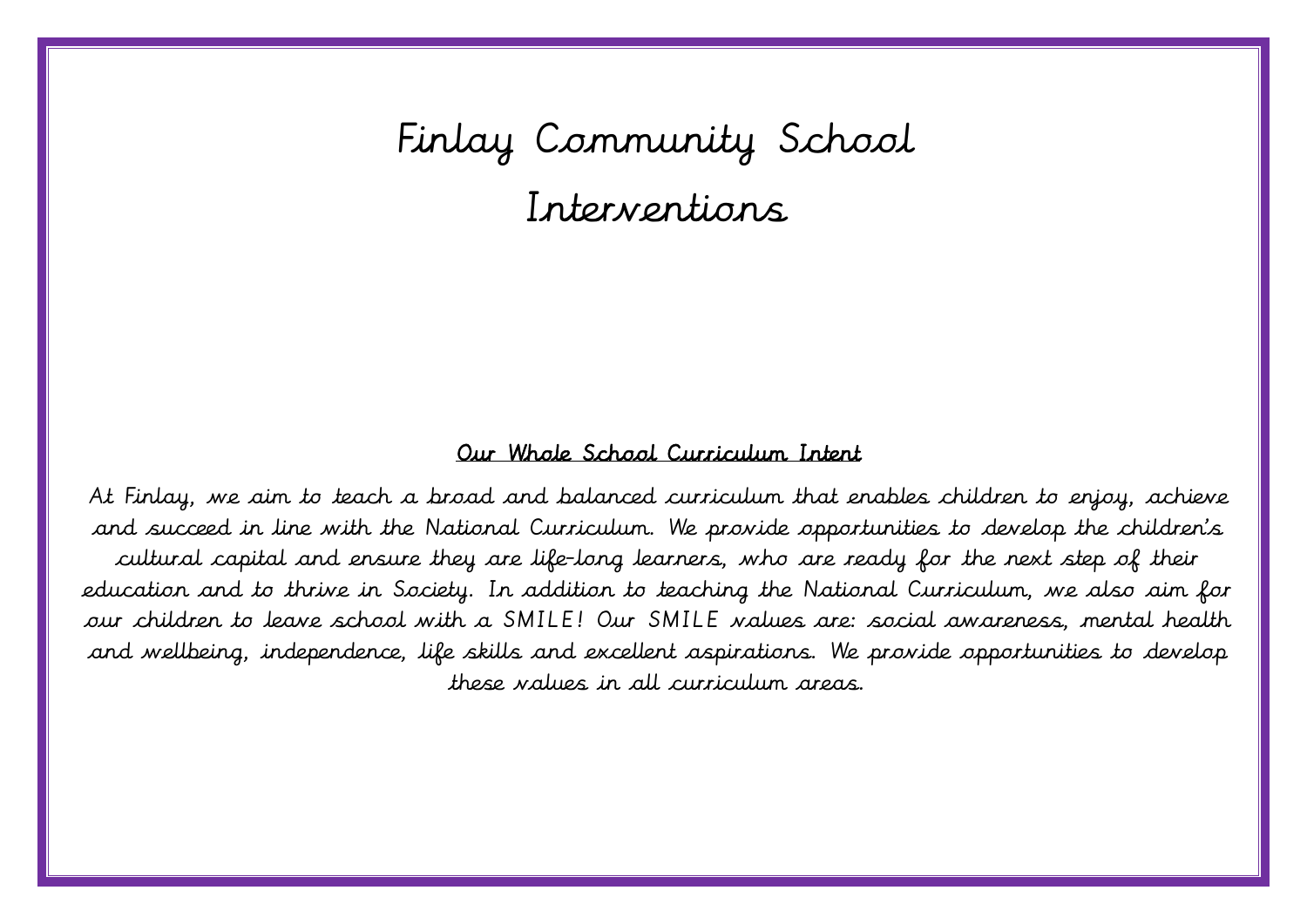## Speech and Language

| Irervention                 | What is it?                                                                                                                                                                                                                                                                                                                                         |
|-----------------------------|-----------------------------------------------------------------------------------------------------------------------------------------------------------------------------------------------------------------------------------------------------------------------------------------------------------------------------------------------------|
| Language<br>for<br>Language | <b>Language for Thinking</b> is a structured approach to develop children's language from the<br>'here and now' to the 'how and why'. 50 black and white drawings form the backbone of<br>the resource, written scenarios and question sheets are provided, so adults can ask<br>carefully promote children's verbal reasoning and thinking skills. |
|                             | The resource can be used flexibly with whole classes as the basis of a literacy lesson, or<br>with small groups or on a 1.1 basis.                                                                                                                                                                                                                  |
|                             | It is most applicable for use by staff working with 4-7 year old children.                                                                                                                                                                                                                                                                          |
| Thinking                    | http://thinkingtalking.co.uk/language-for-thinking/                                                                                                                                                                                                                                                                                                 |
| Language                    | <b>Language Steps</b> targets language comprehension and expression. The programme includes<br>language activities targeting one, to four word level.                                                                                                                                                                                               |
| LANGUAGE STEPS              | The approach is focused on key word understanding and expression and does not explicitly<br>target vocabulary, basic concepts or grammar. The aim of the approach is to develop the<br>amount of information carrying words a child says and/or understands.                                                                                        |
| $\frac{8}{2}$               | The programme consists of 7 sections which each have 6 sessions plans and associated<br>homework activities. This is a photocopiable resource, therefore sheets can be sent home.                                                                                                                                                                   |
| Steps                       | Who can it be used with                                                                                                                                                                                                                                                                                                                             |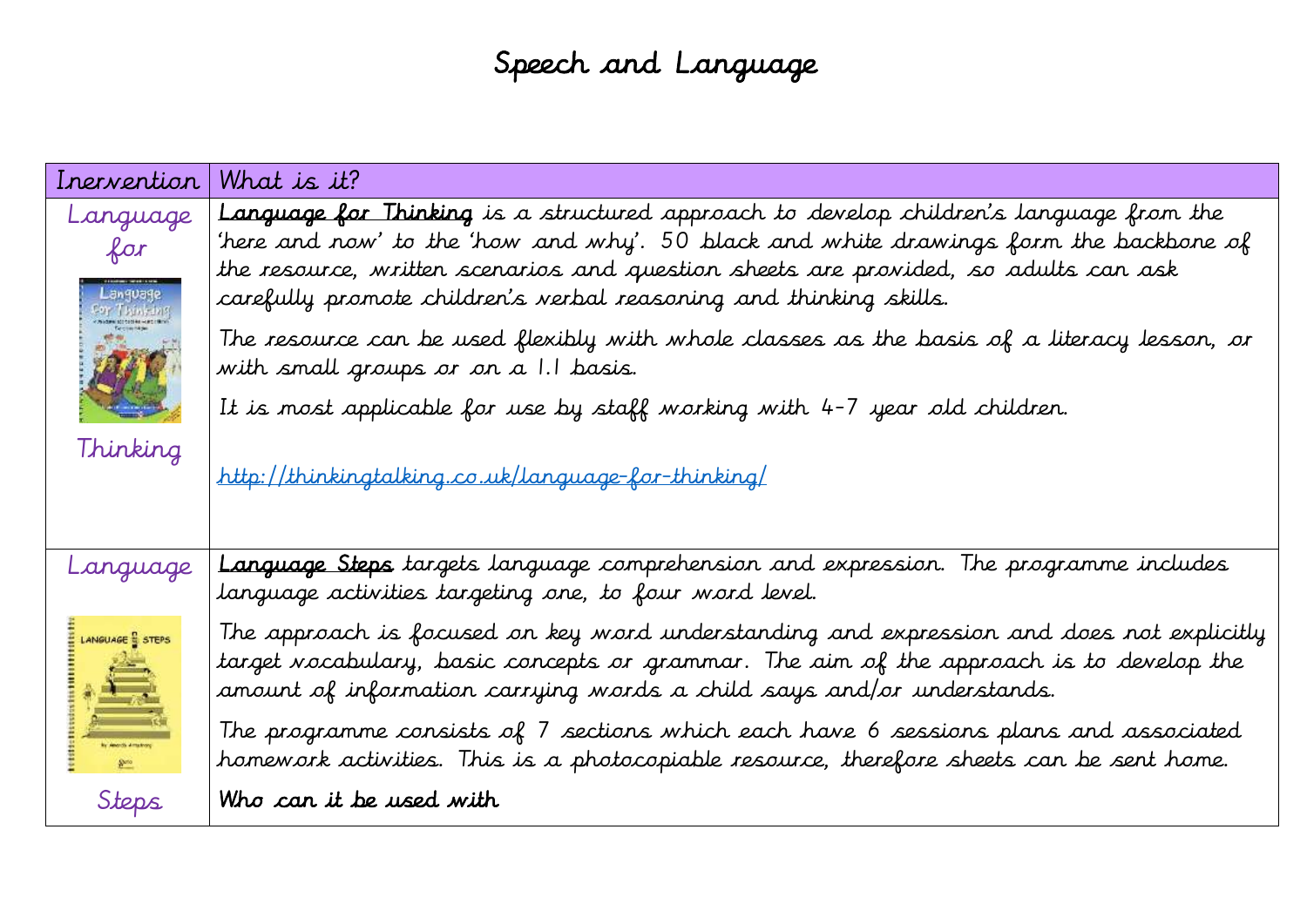|                        | Children with Language Delay/Disorder<br>$\bullet$<br>Children with Learning Disabilities<br>$\bullet$<br>Children with Autistic Spectrum Conditions<br>Children with Genetic conditions<br>$\bullet$                                     |
|------------------------|-------------------------------------------------------------------------------------------------------------------------------------------------------------------------------------------------------------------------------------------|
|                        | https://www.integratedtreatmentservices.co.uk/our-approaches/speech-therapy-<br>approaches/language-steps/                                                                                                                                |
| Clear Pic              | <b>CLEAR Pictoys</b> are a unique type of resource - part pictures, part toys. They are a series<br>of ten interactive resource sets that explore sentence building at different levels.                                                  |
|                        | Children listen to simple instructions and move the pieces into place accordingly. When it's<br>their turn to give the instructions, they have cue cards to help and the reward of seeing<br>how successful their communication has been. |
|                        | SOURCE FIRE YEARS EVER                                                                                                                                                                                                                    |
|                        | http://www.clear-resources.co.uk/ClearProductsPage.html                                                                                                                                                                                   |
| Colourful<br>Semantics | Colourful Semantics is an approach created by Alison Bryan. It is aimed at helping<br>children to develop their grammar, but it is rooted in the meaning of words (semantics).                                                            |
|                        | Colourful semantics reassembles sentences by cutting them up into their thematic roles and<br>then colour codes them.                                                                                                                     |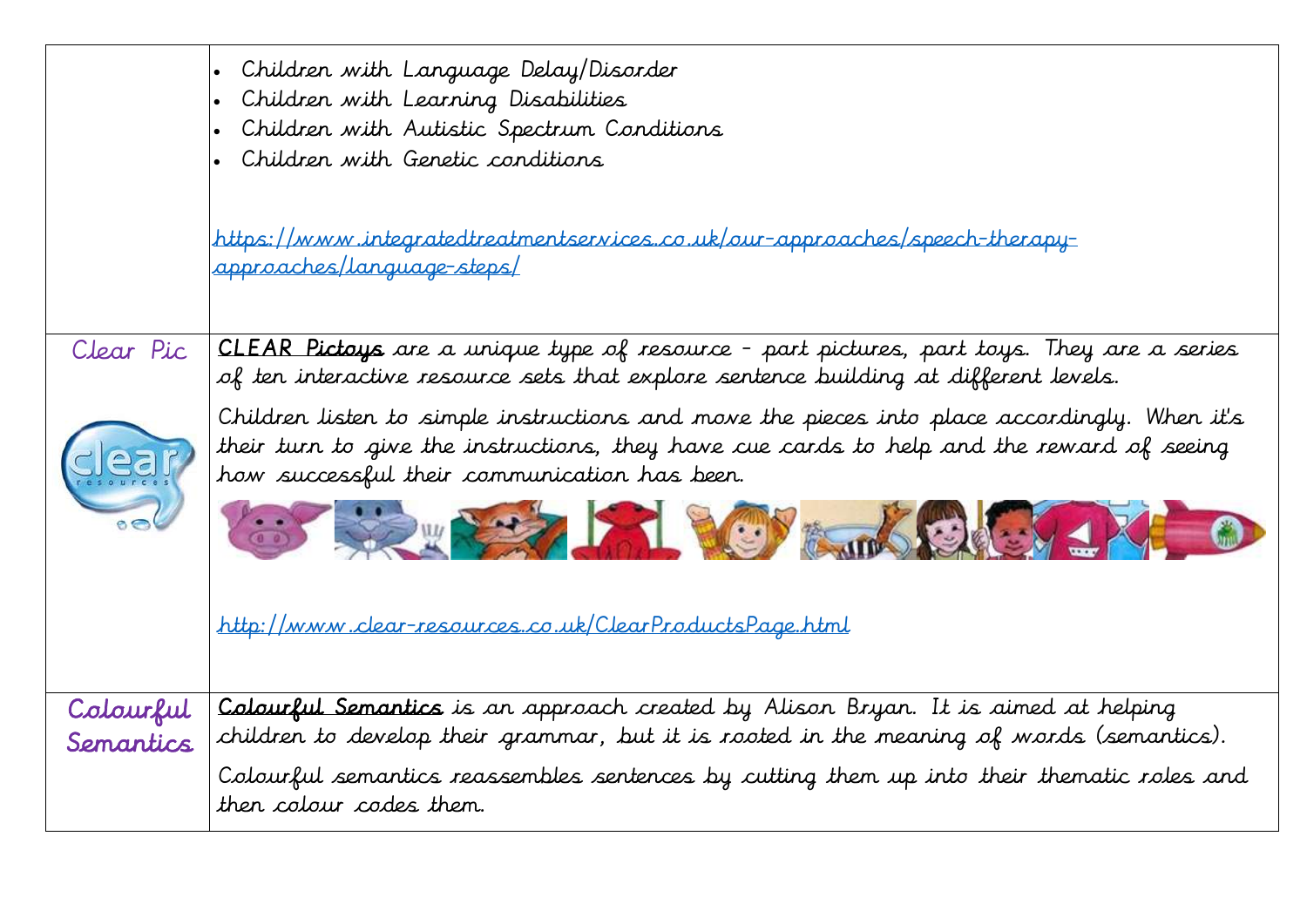

The approach has 4 key colour coded stages. There are further stages for adverbs, adjectives, conjunctions and negatives.

1. WHO – Orange

2. WHAT DOING – Yellow

 $3. WHAT - Green$ 

4. WHERE – Blue



#### Who can use Colourful Semantics?

The approach can be used with children with a range of Speech, Language and Communication Needs including:

- Specific Language Impairment
- Developmental Delay or Disorder
- Autistic Spectrum Condition
- Down Syndrome
- Literacy difficulties

### Why use Colourful Semantics?

There are a range of benefits to using this approach, including but not limited to;

- Encouraging wider vocabulary
- Making sentences longer
- Helps children to answer questions or generate responses to questions
- Developing use of nouns, verbs, prepositions and adjectives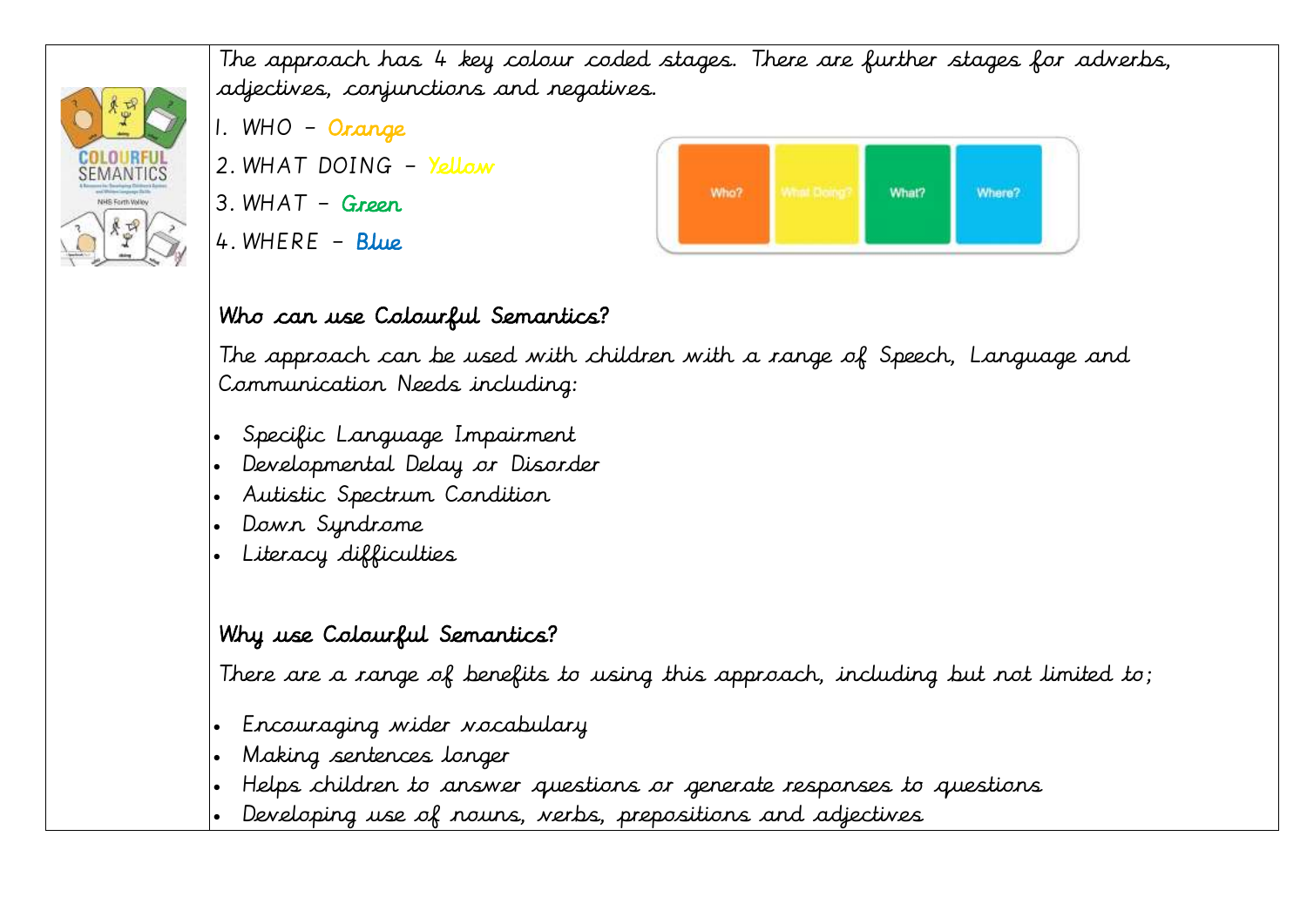|                  | Improves story telling skills<br>$\bullet$                                                                                                                                                                                                                                                             |
|------------------|--------------------------------------------------------------------------------------------------------------------------------------------------------------------------------------------------------------------------------------------------------------------------------------------------------|
|                  | Can be transferred to written sentences and written language comprehension                                                                                                                                                                                                                             |
|                  | Can be carried out individually or in small groups                                                                                                                                                                                                                                                     |
| Black            | https://www.integratedtreatmentservices.co.uk/our-approaches/speech-therapy-<br>approaches/colourful-semantics-2/<br>Resources for teachers and speech and language therapists working with children with                                                                                              |
| Sheep            | Developmental Language Disorder (DLD) and speech, language & communication needs<br>$(SLCN)$ .                                                                                                                                                                                                         |
|                  | The resources have clear instructions and appealing illustrations and are devised by<br>experts.                                                                                                                                                                                                       |
|                  | https://www.blacksheeppress.co.uk/                                                                                                                                                                                                                                                                     |
| Barrier<br>Games | Barrier games are a language game in which two players sit across from each other with<br>a barrier between them.  The barrier is placed between the players to hide one's scene<br>from the other player, but still be able to make eye contact – similar to the<br>board game Battleship.            |
|                  | • Each player has an identical set of materials and background scenes<br>• One player places an item or object onto their scene, giving specific and detailed verbal<br>instructions to the other player about what object they are placing, where they are<br>placing it, and how they are placing it |
|                  |                                                                                                                                                                                                                                                                                                        |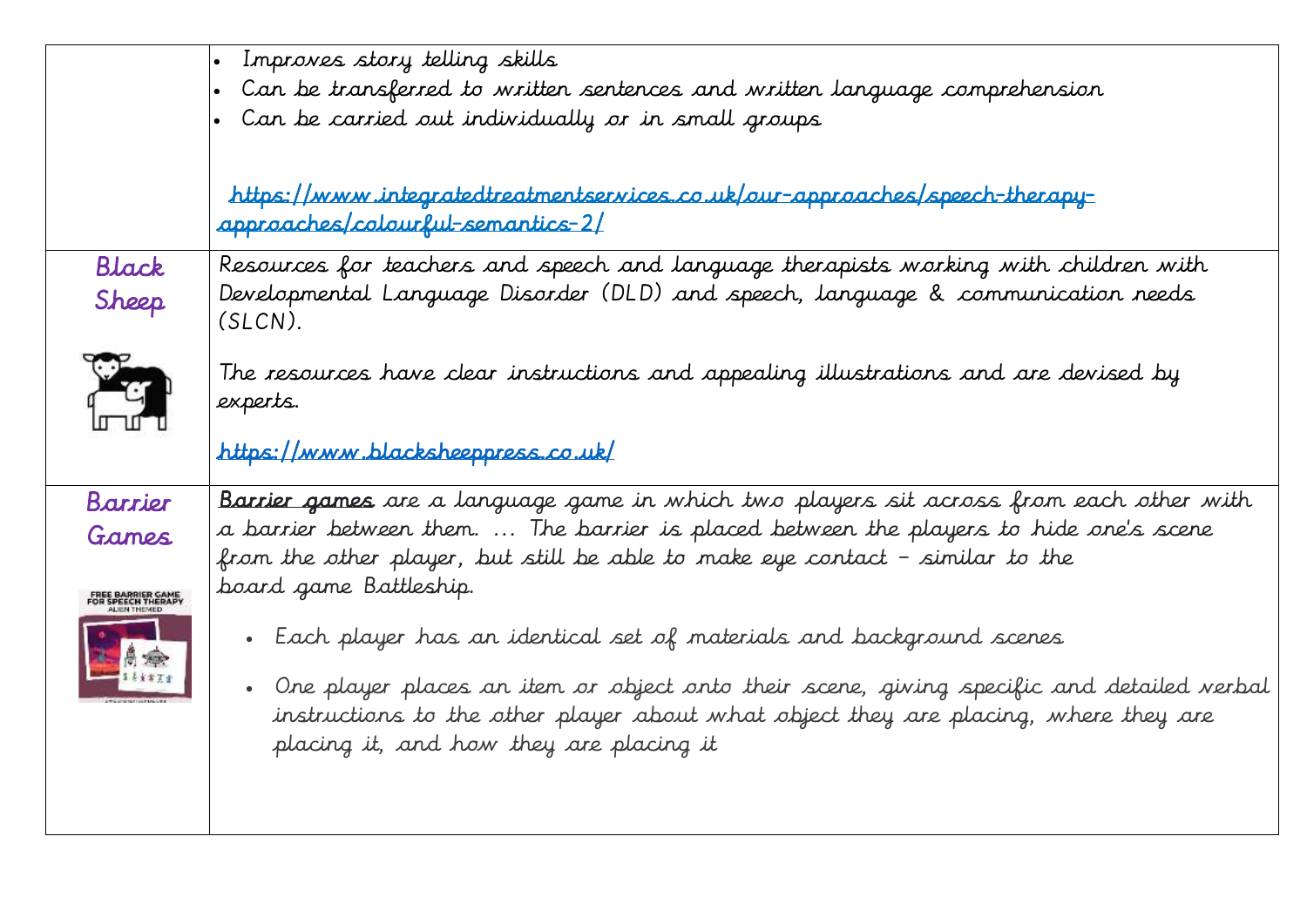The opposite player listens carefully and attempts to place the same object in the exact same place on their landscape or scene using only the verbal instructions that they were given (they are also allowed to ask questions for clarification)

- Repeat the two above steps until all items are placed
- Remove the barrier and compare the scenes of the two players, checking to see how similar they look (the goal is to have them be as similar as possible).

<https://www.andnextcomesl.com/p/speech-barrier-games.html>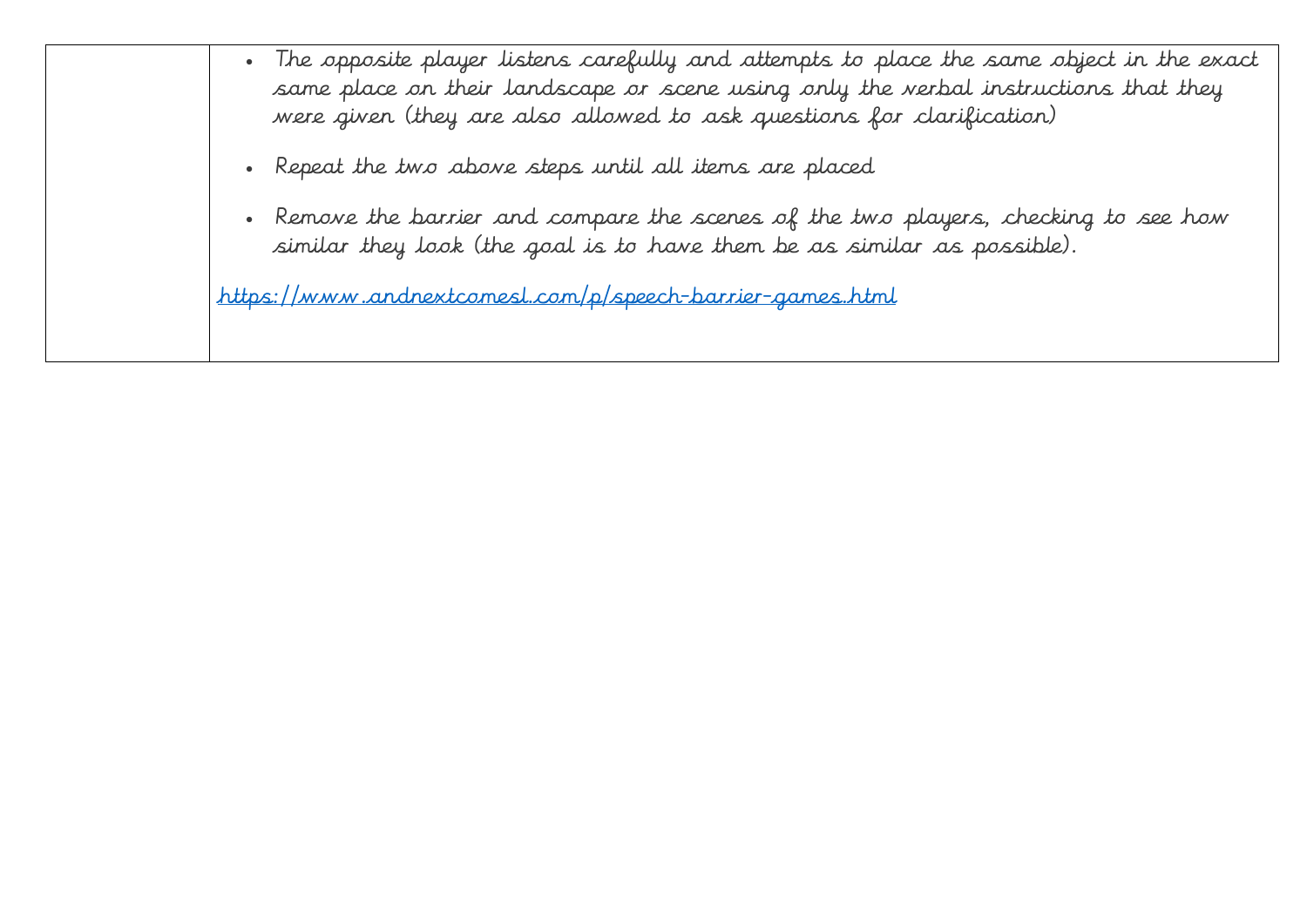### Fine and Gross Motor Skills

| Inervention | What is it?                                                                                                                                                                                                                                                               |
|-------------|---------------------------------------------------------------------------------------------------------------------------------------------------------------------------------------------------------------------------------------------------------------------------|
|             | The Fizzy and Clever Hands Programme has been developed by therapist in Kent Community                                                                                                                                                                                    |
| Fizzy       | NHS Trust.                                                                                                                                                                                                                                                                |
|             | It has three stages                                                                                                                                                                                                                                                       |
|             | Beginners (level 1)                                                                                                                                                                                                                                                       |
|             | Intermediate (level 2)                                                                                                                                                                                                                                                    |
|             | Advanced (level 3)                                                                                                                                                                                                                                                        |
|             |                                                                                                                                                                                                                                                                           |
|             | The FIZZY and Clever Hands Programmes are recommended by occupational therapy as<br>programmes for schools to use to assist in the development of motor skills for those<br>children who find this challenging.                                                           |
|             | It can be helpful to use this programme when you are concerned about a child's motor<br>skills. It can help you to establish whether or not a referral to occupational therapy is<br>required or can be used while a child is waiting to be seen by occupational therapy. |
|             | <u>https://www.nhsggc.org.uk/kids/healthcare-professionals/paediatric-occupational-</u><br>therapy/fizzy-programme/                                                                                                                                                       |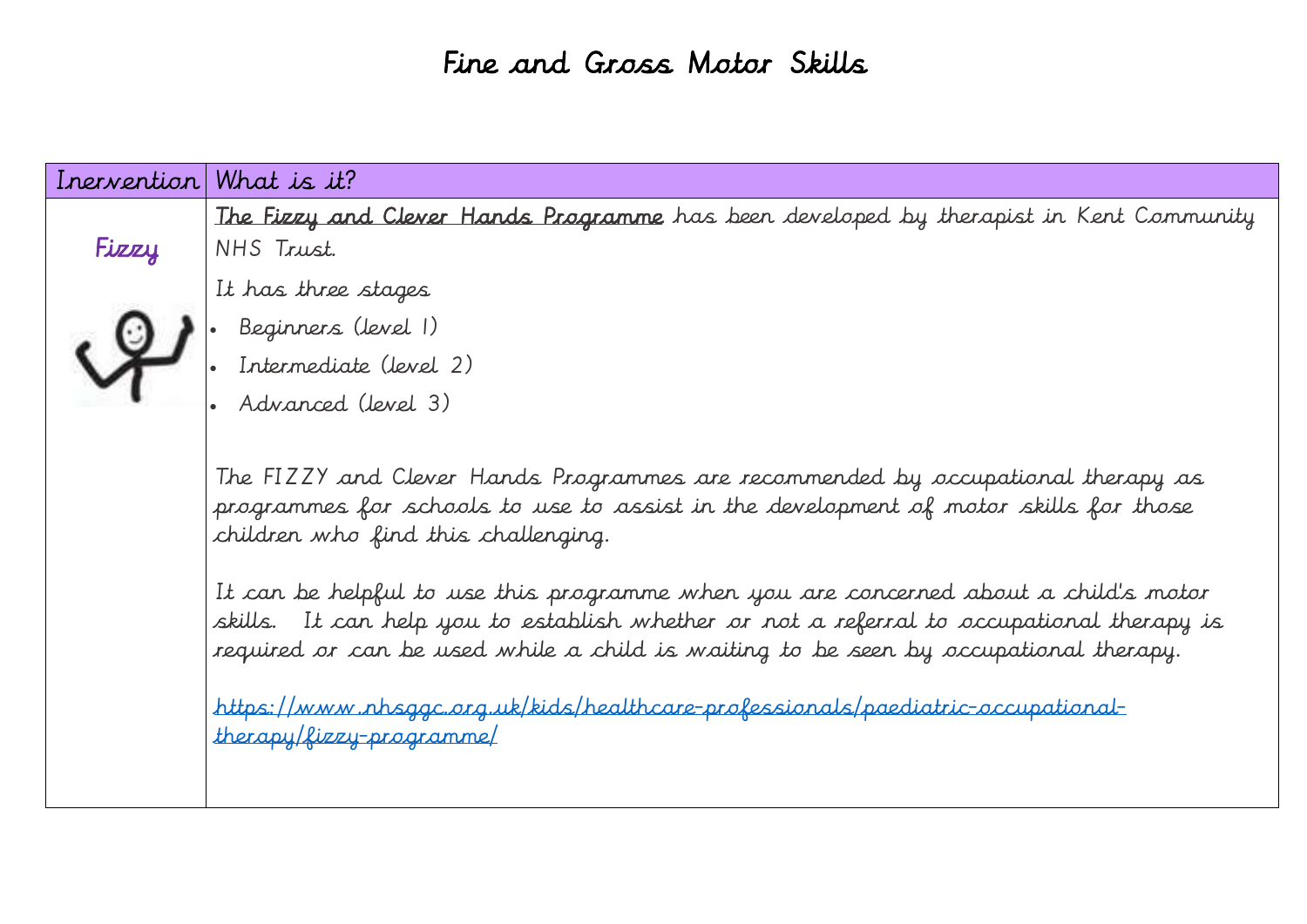| Dough<br>Disco | <b>Dough disco</b> involves moulding dough in time to music and performing different actions such<br>as rolling it into a ball, flattening it, putting each individual finger into the dough, rolling it<br>into a sausage and squeezing it.<br>Dough Disco™ is a fine muscle exercise that Shonette invented when she realised the children<br>in her class were struggling to write letters.<br>With a daily Dough Disco $^{\mathsf{m}}$ the child's brain learns to control the fingers a lot quicker.<br>It has no age limit because fine muscle needs exercise just like gross muscles.<br>The YouTube Channel − Spread The Happiness TV is full of Dough Disco™ resources, that your<br>class can sing and follow along to.<br>https://www.spreadthehappiness.co.uk/dough-disco/ |
|----------------|----------------------------------------------------------------------------------------------------------------------------------------------------------------------------------------------------------------------------------------------------------------------------------------------------------------------------------------------------------------------------------------------------------------------------------------------------------------------------------------------------------------------------------------------------------------------------------------------------------------------------------------------------------------------------------------------------------------------------------------------------------------------------------------|
| Theraputty     | <b>Theraputty</b> is an occupational therapy intervention for children who have fine motor<br>difficulties, as well as poor postural motor control. The following are some examples of<br>important functional tasks that the children may have difficulties with:<br>Tying shoes.<br>Zipping and unzipping.<br>Buckling and unbuckling.<br>Writing legibly and without significant muscle fatique.<br>Playing games that require precise hand and finger control.                                                                                                                                                                                                                                                                                                                     |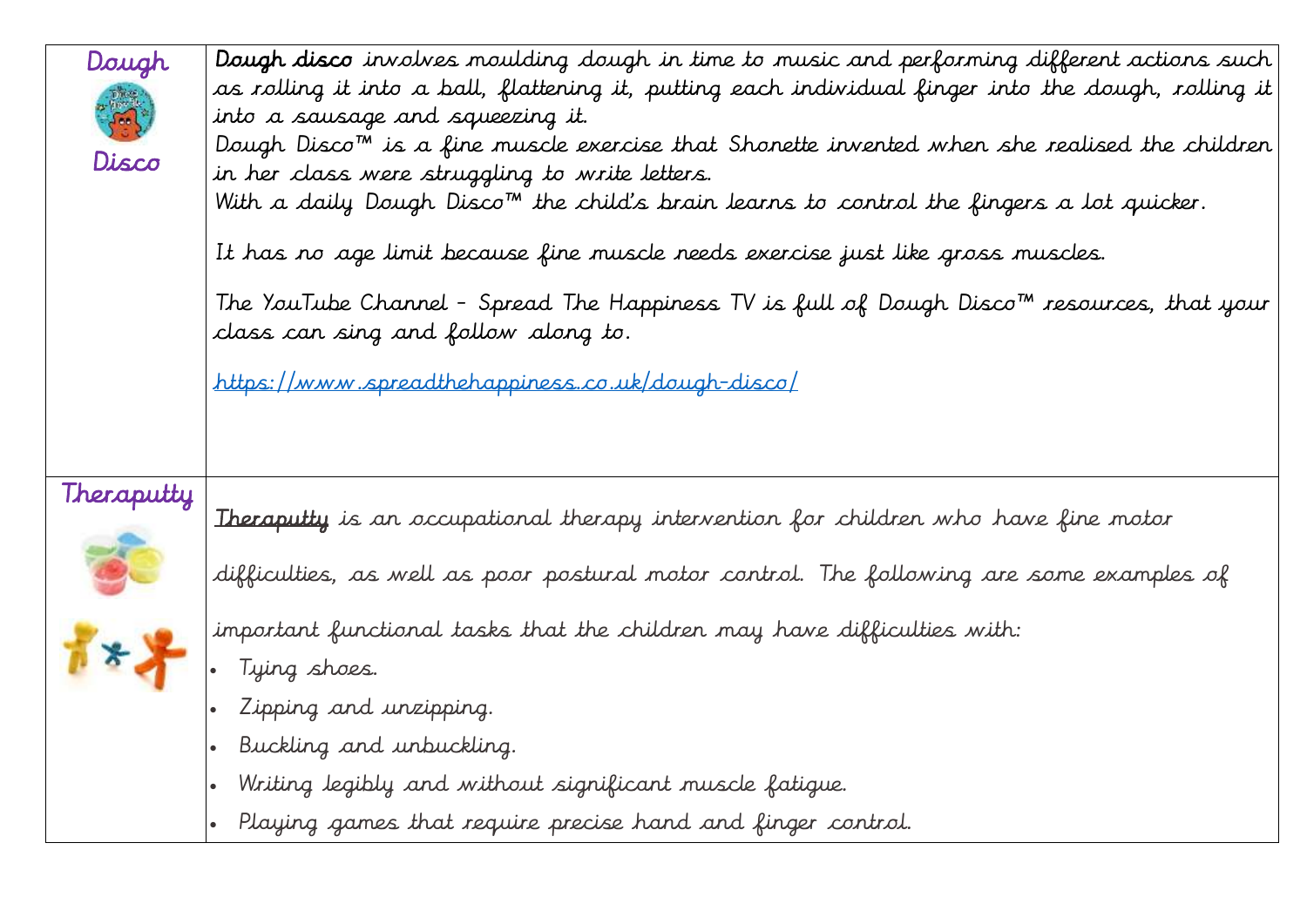- Drawing, painting, and colouring.
- Manipulating buttons and snaps.
- Using scissors.
- Holding and using utensils (i.e. cutlery) properly and effectively.
- Screwing and unscrewing.

Theraputty is a strong, non-toxic, latex free putty-like material that leaves no residue and won't fragment, separate stain or stick to skin. There are 6 different colours, each having a different degree of resistance when handled. The putty can be stretched, pinched, kneaded, squeezed and separated.

Please note that you need to use the theraputty on a clean smooth surface, preferably a table. When the theraputty is excessively stretched, it can break down into fine strands, therefore care should be taken with these as they 'stick' to carpets and clothing.

[https://www.nhsggc.org.uk/kids/healthcare-professionals/paediatric-occupational](https://www.nhsggc.org.uk/kids/healthcare-professionals/paediatric-occupational-therapy/theraputty-hand-strength-exercises/)[therapy/theraputty-hand-strength-exercises/](https://www.nhsggc.org.uk/kids/healthcare-professionals/paediatric-occupational-therapy/theraputty-hand-strength-exercises/)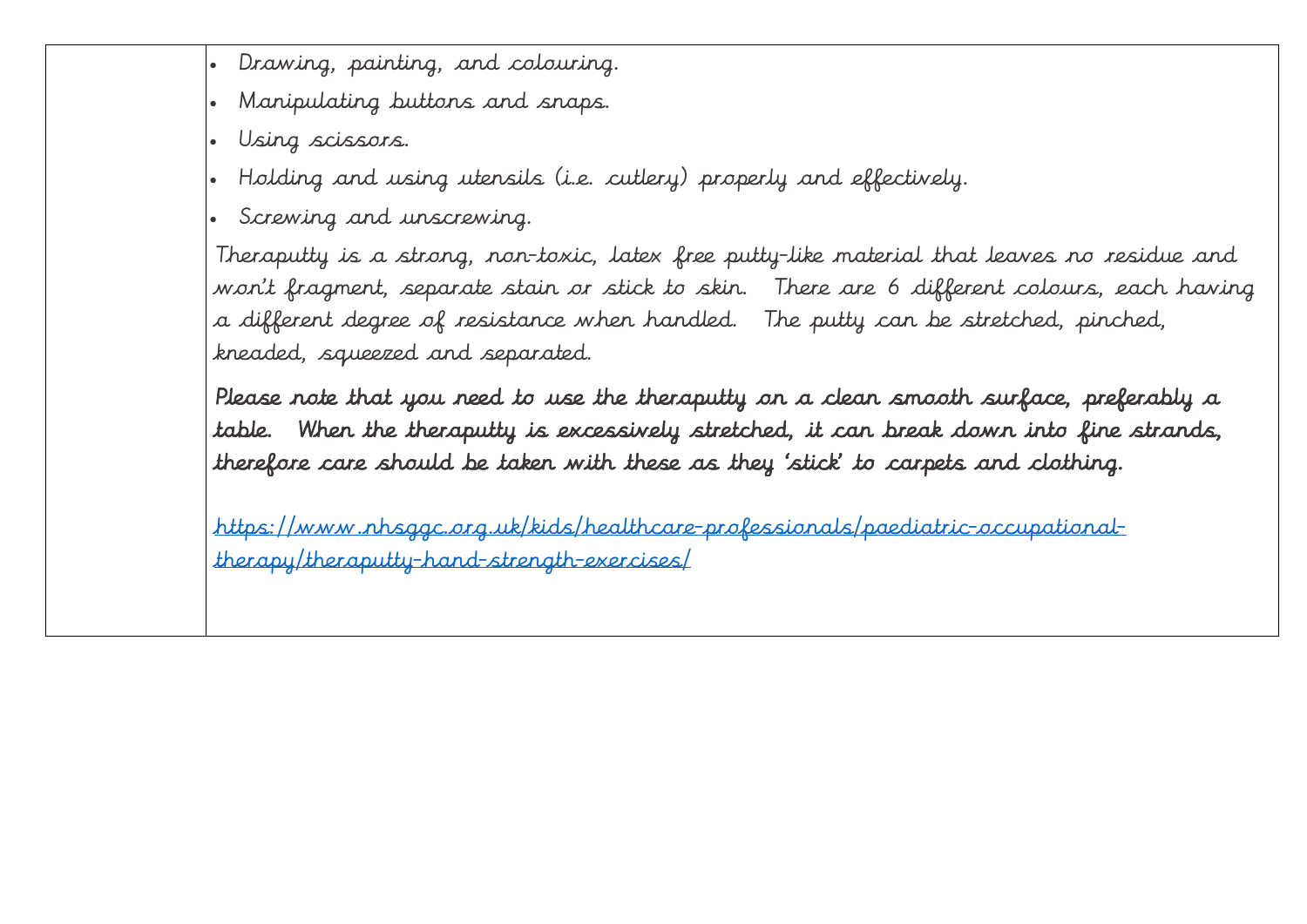

Funky Fingers is a series of fun activities for children to build up their upper body strength (gross motor skills) and finger/hand strength and control (fine motor skills).

See below for lots of different ideas and activities.

<https://www.pinterest.co.uk/nicm0y/eyfs-fine-motorfunky-fingers/>

<http://therapystreetforkids.com/fm-strength.html>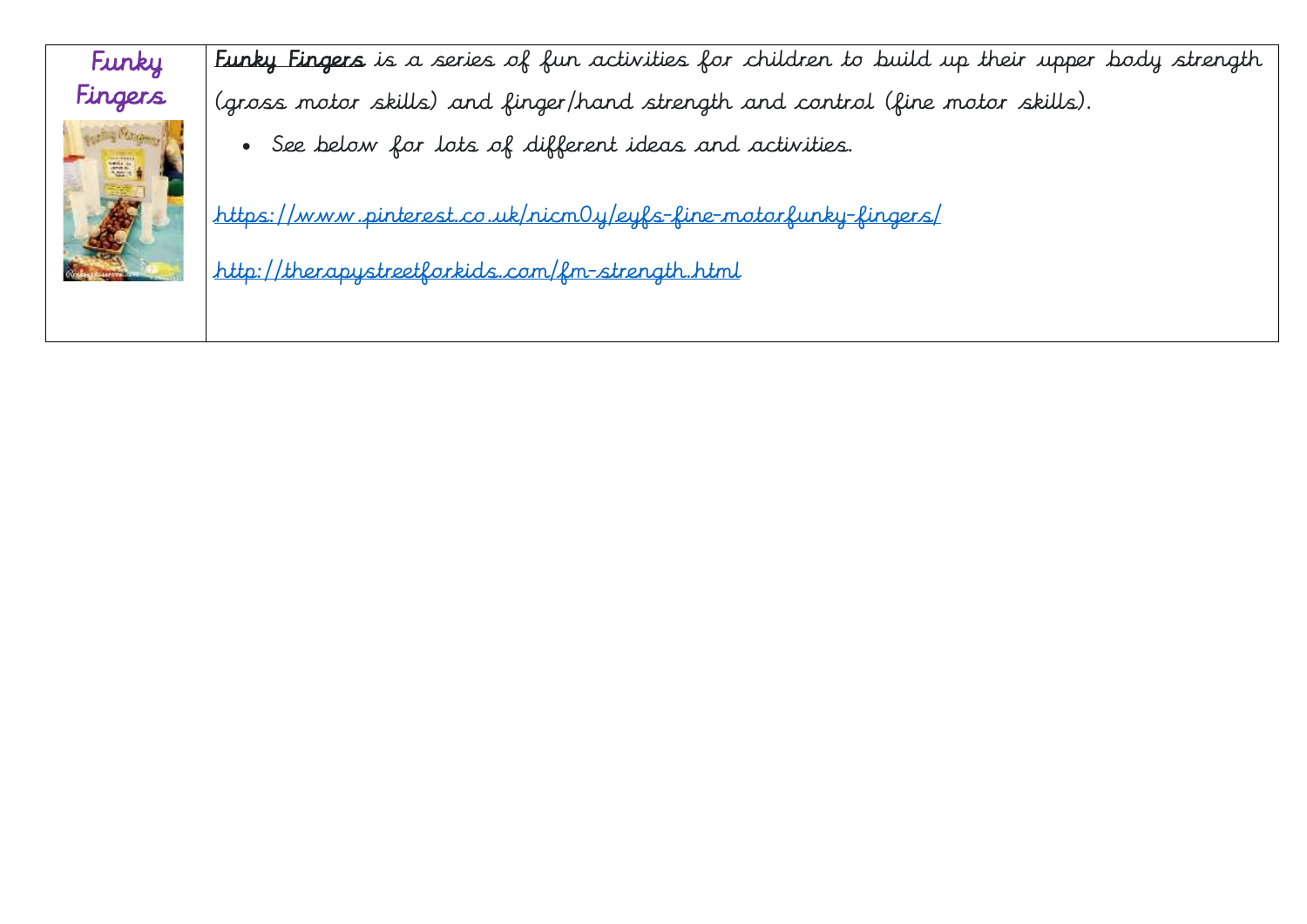### Handwriting

| Intervention                                                      | What is it?                                                                                                                                                                                                                                                                                                                                                                                                                                                            |
|-------------------------------------------------------------------|------------------------------------------------------------------------------------------------------------------------------------------------------------------------------------------------------------------------------------------------------------------------------------------------------------------------------------------------------------------------------------------------------------------------------------------------------------------------|
| Write from the<br>NRITE FROM<br>THE START<br>WRITE FROM THE START | The Write From The Start programme offers a radically different and effective approach<br>that will guide children through the various stages of perceptual and fine-motor<br>development to lay the foundations for flowing, accurate handwriting. The approach<br>has proved to be highly successful in a variety of contexts, and with children with a<br>range of needs.<br>The programme contains over 400 carefully graded activities that develop the intrinsic |
| WHITE FROM THE START                                              | muscles of the hand so that children gain the necessary control to form letter shapes<br>and create appropriate spaces between words, alongside the following perceptual skills<br>required to orientate letters and organise the page:                                                                                                                                                                                                                                |
| Start                                                             |                                                                                                                                                                                                                                                                                                                                                                                                                                                                        |
|                                                                   | • hand-eye co-ordination                                                                                                                                                                                                                                                                                                                                                                                                                                               |
|                                                                   | • form constancy                                                                                                                                                                                                                                                                                                                                                                                                                                                       |
|                                                                   | • spatial organisation                                                                                                                                                                                                                                                                                                                                                                                                                                                 |
|                                                                   | · figure-ground discrimination                                                                                                                                                                                                                                                                                                                                                                                                                                         |
|                                                                   | · orientation                                                                                                                                                                                                                                                                                                                                                                                                                                                          |
|                                                                   | • laterality.                                                                                                                                                                                                                                                                                                                                                                                                                                                          |
|                                                                   | The cumulative programme is structured into 8 sections. At each stage, the                                                                                                                                                                                                                                                                                                                                                                                             |
|                                                                   | photocopiable exercise sheets can be made into booklets so that pupils, parents and                                                                                                                                                                                                                                                                                                                                                                                    |
|                                                                   | teachers can easily monitor progress and achievement.                                                                                                                                                                                                                                                                                                                                                                                                                  |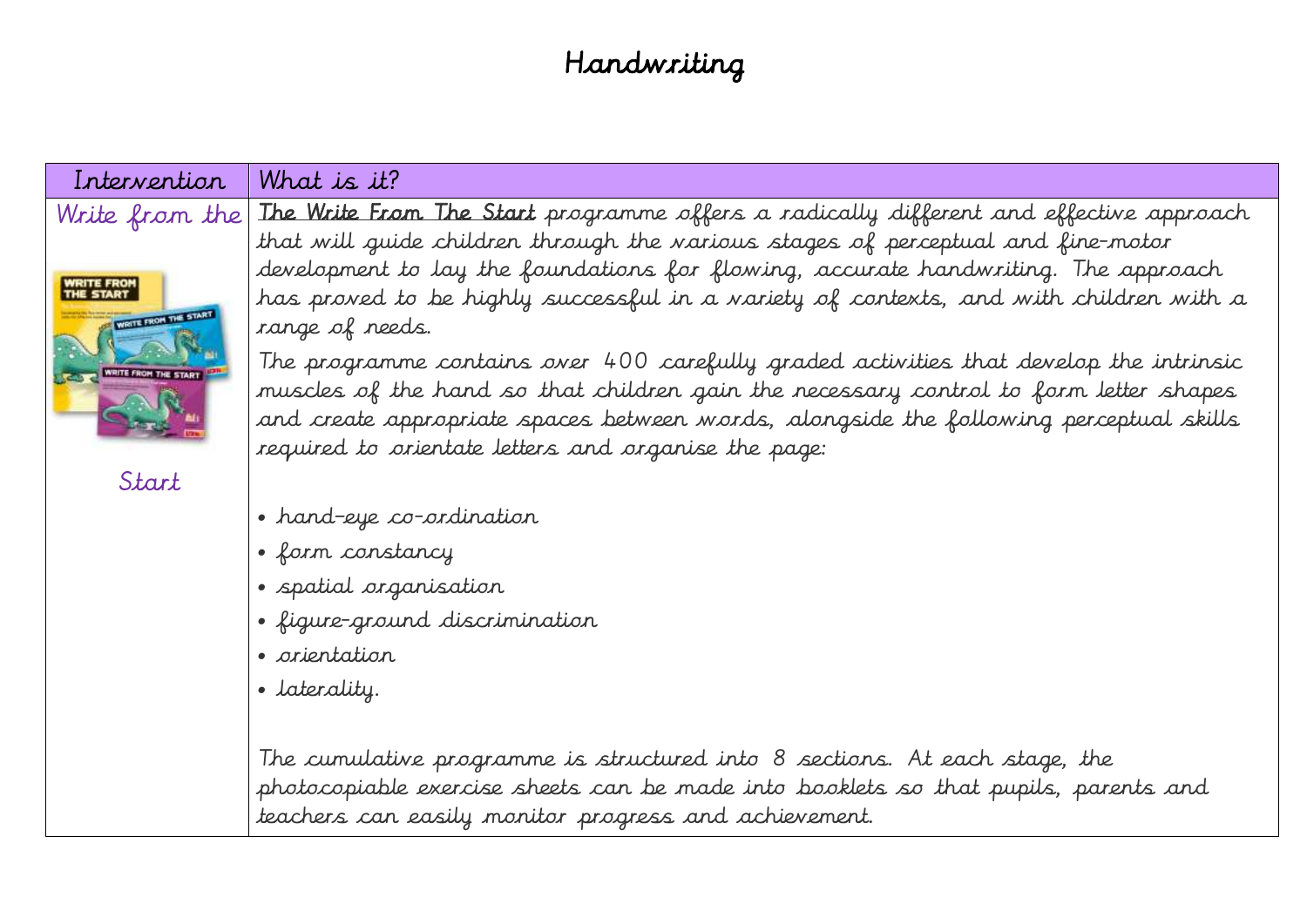## Reading

| Inervention                  | What is it?                                                                                                                                                                                                                                 |
|------------------------------|---------------------------------------------------------------------------------------------------------------------------------------------------------------------------------------------------------------------------------------------|
| Toe by Toe<br>$\circledcirc$ | Toe By Toe is a small red book designed for anyone who finds reading difficult. This<br>includes weak readers who struggle to decode or those with dyslexic difficulties.                                                                   |
| TOE BY TOE<br><b>comment</b> | Toe By Toe supports any child or adult who has difficulty in <b>decoding</b> (reading<br>unfamiliar words confidently and accurately) or reading fluently (reading without pausing<br>or hesitating when confronted by an unfamiliar word). |
|                              | It is recommended that the minimum age for a child to start Toe By Toe would be: $7+$                                                                                                                                                       |
|                              | <b>years of age</b> . In the UK then the optimum age to begin <i>Toe By Toe</i> (if it is delivered in                                                                                                                                      |
|                              | school time) would be the start of Year 3.                                                                                                                                                                                                  |
|                              | https://toe-by-toe.co.uk/what-is-toe-by-toe/                                                                                                                                                                                                |
|                              | <u> PawerPoint : https://toe-by-toe.co.uk/wp-content/uploads/2020/08/Toe-By-Toe-parents.pdf</u>                                                                                                                                             |
| Rising Stars                 | On Track Reading Raise English attainment with targeted, step-by-step intervention for<br>comprehension, writing and grammar                                                                                                                |
|                              | Easily identify gaps and weaknesses in comprehension, grammar and writing using the                                                                                                                                                         |
|                              | built-in diagnostic tools.                                                                                                                                                                                                                  |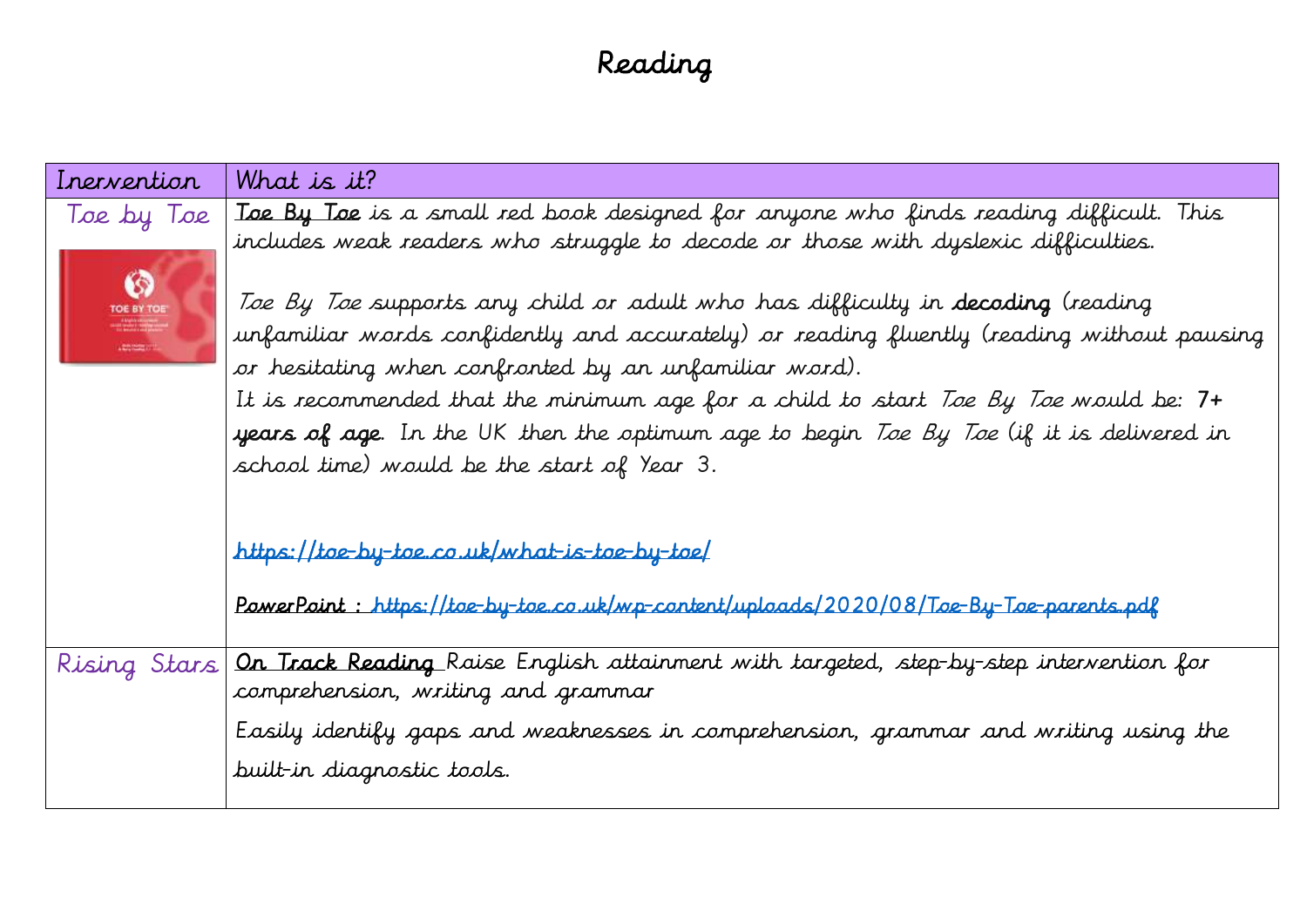

 Ensure TA's have everything needed to lead intervention with clearly structured, preplanned sessions, pupil resources, audio and supporting videos.

 Build children's confidence with fun group activities that carefully introduce, model and practice learning objectives

Link intervention to the wider curriculum and build topic vocabulary with fiction and non-fiction source texts that explore themes such as influential figures, space and computing.

 Use the assessment tasks and guidance to assess individual pupil progress and decide next steps for learning.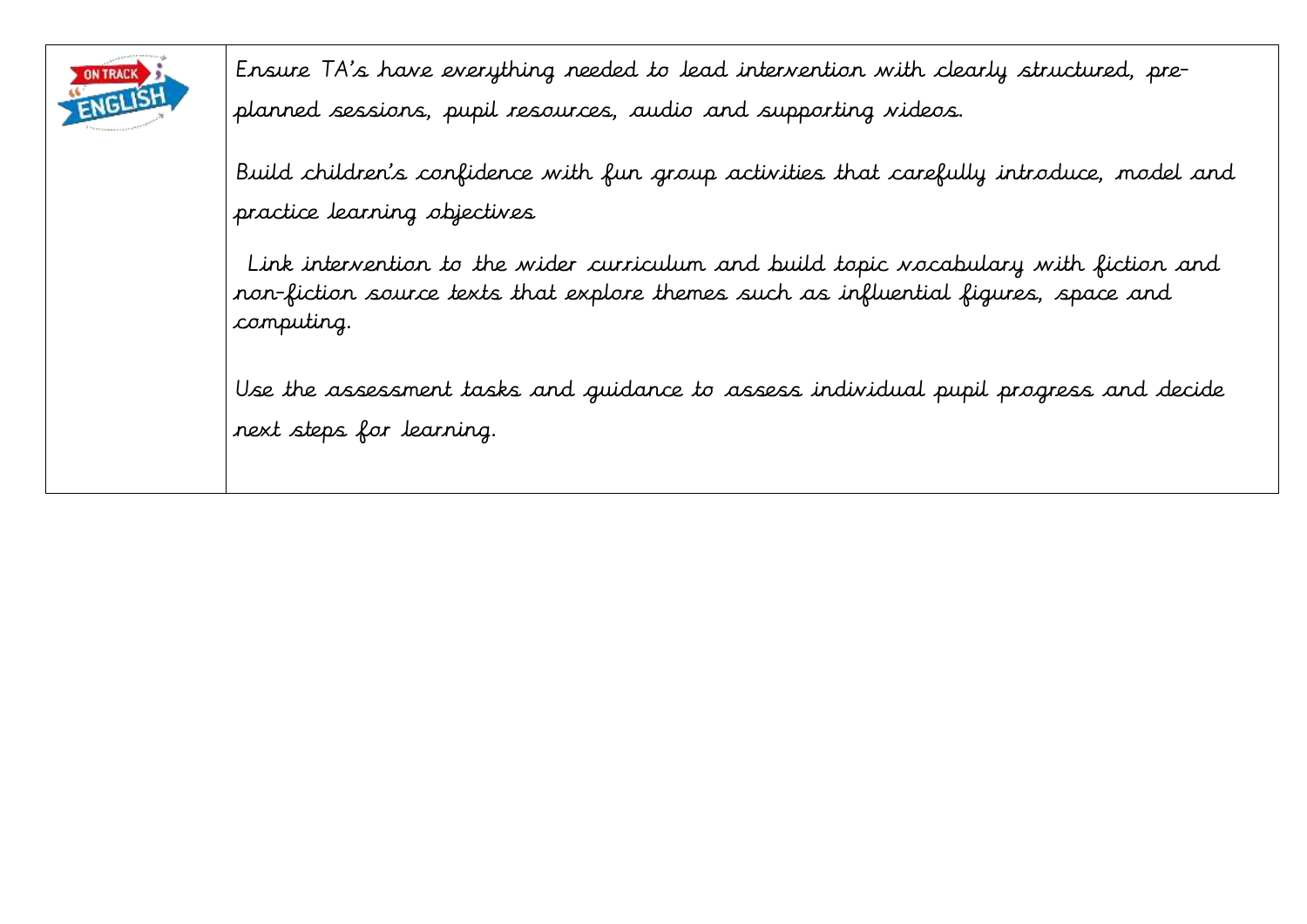### Maths

| Inervention | What is it?                                                                                                                                                                                                                                                                                                                                                           |  |  |  |  |  |  |  |  |  |
|-------------|-----------------------------------------------------------------------------------------------------------------------------------------------------------------------------------------------------------------------------------------------------------------------------------------------------------------------------------------------------------------------|--|--|--|--|--|--|--|--|--|
| Numicar     | Numicon is an approach to teaching maths that helps children to see connections between                                                                                                                                                                                                                                                                               |  |  |  |  |  |  |  |  |  |
|             | rumbers. It is a <b>multi-sensory</b> way of learning, which means children learn by seeing and                                                                                                                                                                                                                                                                       |  |  |  |  |  |  |  |  |  |
|             | feeling.                                                                                                                                                                                                                                                                                                                                                              |  |  |  |  |  |  |  |  |  |
|             | Based on a <b>concrete-pictorial-abstract approach</b> , <i>Numicon</i> encourages children to explore                                                                                                                                                                                                                                                                |  |  |  |  |  |  |  |  |  |
|             | maths using structured imagery and apparatus in order to understand and explain                                                                                                                                                                                                                                                                                       |  |  |  |  |  |  |  |  |  |
|             | mathematical concepts.                                                                                                                                                                                                                                                                                                                                                |  |  |  |  |  |  |  |  |  |
|             |                                                                                                                                                                                                                                                                                                                                                                       |  |  |  |  |  |  |  |  |  |
|             |                                                                                                                                                                                                                                                                                                                                                                       |  |  |  |  |  |  |  |  |  |
|             | Physical resources like the colourful <b>Numicon</b> Shapes, are an<br>important part of Numicon. The holes in the Numicon Shapes $\frac{1}{1}$ $\frac{1}{2}$ $\frac{1}{3}$ $\frac{1}{4}$ $\frac{1}{5}$ $\frac{1}{6}$ $\frac{1}{7}$ $\frac{1}{8}$ $\frac{1}{9}$ $\frac{1}{9}$ $\frac{1}{1}$ $\frac{1}{8}$ $\frac{1}{9}$ $\frac{1}{1}$ $\frac{1}{1}$ $\frac{1}{8}$ $\$ |  |  |  |  |  |  |  |  |  |
|             |                                                                                                                                                                                                                                                                                                                                                                       |  |  |  |  |  |  |  |  |  |
|             |                                                                                                                                                                                                                                                                                                                                                                       |  |  |  |  |  |  |  |  |  |
|             | as in the picture below, children can easily see connections between numbers, such as 'one                                                                                                                                                                                                                                                                            |  |  |  |  |  |  |  |  |  |
|             | more' or 'one less'.                                                                                                                                                                                                                                                                                                                                                  |  |  |  |  |  |  |  |  |  |
|             | Later on, your child will be able to see more <b>complex mathematical ideas</b> , like how two fours                                                                                                                                                                                                                                                                  |  |  |  |  |  |  |  |  |  |
|             | make eight, three twos make six, and so on. This lays the foundation for their understanding                                                                                                                                                                                                                                                                          |  |  |  |  |  |  |  |  |  |
|             | of number all the way through school.                                                                                                                                                                                                                                                                                                                                 |  |  |  |  |  |  |  |  |  |
|             | Numicon:                                                                                                                                                                                                                                                                                                                                                              |  |  |  |  |  |  |  |  |  |
|             |                                                                                                                                                                                                                                                                                                                                                                       |  |  |  |  |  |  |  |  |  |
|             |                                                                                                                                                                                                                                                                                                                                                                       |  |  |  |  |  |  |  |  |  |
|             | Can be used flexibly alongside your existing resources, or as a complete maths programme                                                                                                                                                                                                                                                                              |  |  |  |  |  |  |  |  |  |
|             | Includes a range of professional development options to suit the needs of your school and                                                                                                                                                                                                                                                                             |  |  |  |  |  |  |  |  |  |
|             | staff                                                                                                                                                                                                                                                                                                                                                                 |  |  |  |  |  |  |  |  |  |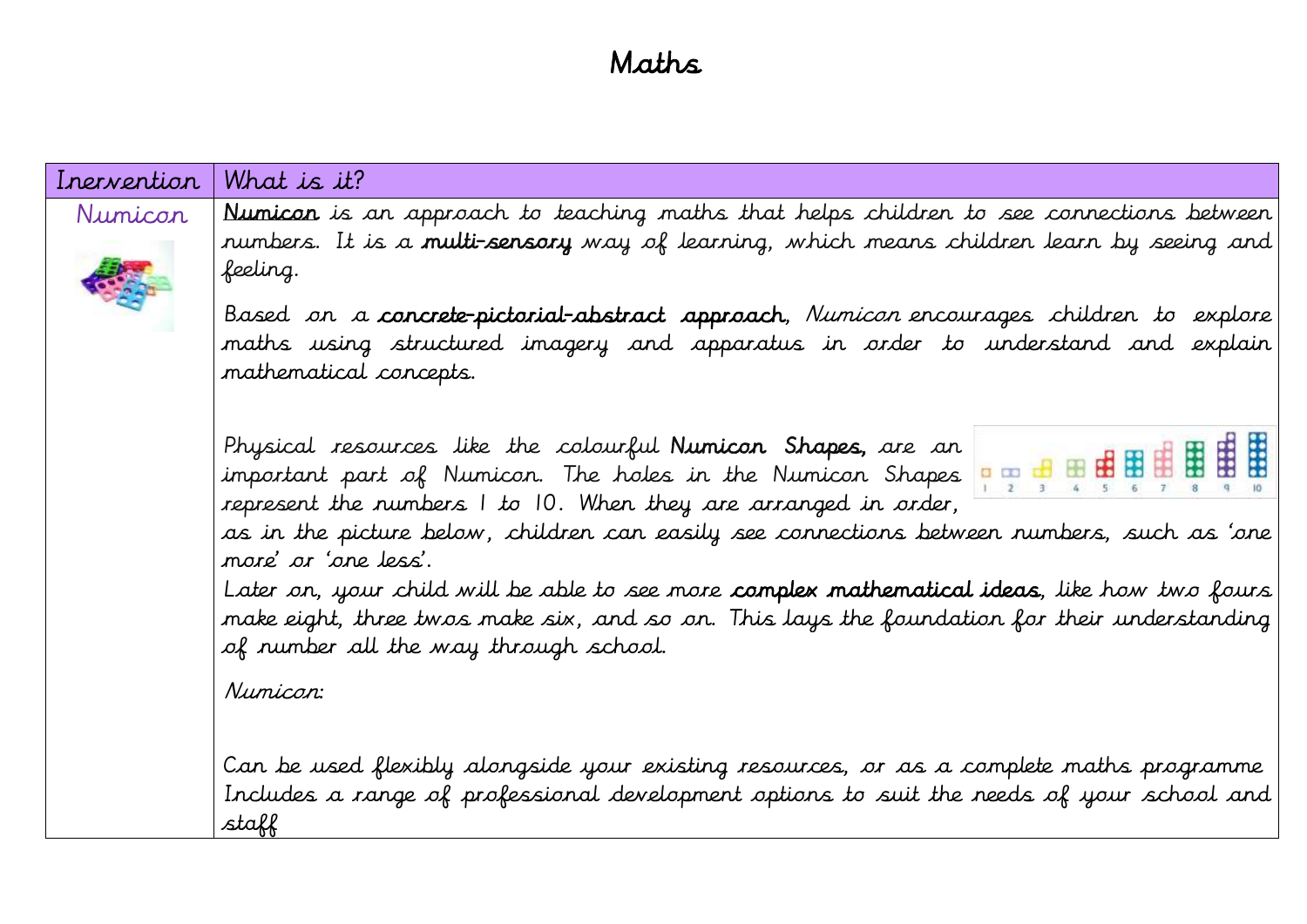|                        | Helps you to assess a child's understanding and progress by watching and listening to what                                                                                                                               |
|------------------------|--------------------------------------------------------------------------------------------------------------------------------------------------------------------------------------------------------------------------|
|                        | they do and say                                                                                                                                                                                                          |
|                        | https://global.oup.com/education/content/primary/series/numicon/?region=uk                                                                                                                                               |
|                        |                                                                                                                                                                                                                          |
| Rising Stars           | On Track Maths is a new intervention programme that enables teachers to identify gaps in<br>children's knowledge and understanding across the new mathematics curriculum. Once the                                       |
| <b><i>ON TRACK</i></b> | gaps have been identified, the resource provides a comprehensive range of lessons and                                                                                                                                    |
|                        | activities that can be used to teach, apply, consolidate and assess the learning - providing<br>a firm foundation for progress.                                                                                          |
|                        |                                                                                                                                                                                                                          |
|                        | What's Included?                                                                                                                                                                                                         |
|                        | On Track Maths Key Stage I Pack includes a ring binder containing the Teacher's Guide and<br>KSI Activity pack as well as permanent online access to KSI content via My Rising Stars.                                    |
|                        | Teacher's Guide includes guidance on implementing effective intervention and identification<br>grids to identify assess weaknesses and misconceptions.                                                                   |
|                        | Photocopiable activities in ring binders provide intervention for each mathematical strand.<br>Sets of 20-minute lessons for every mathematical strand, including one assessment lesson<br>per strand are also included. |
|                        | Printable PDFs of the Teacher's Guide, KSI Activities and resource sheets as well as<br>identification grids to assess needs are all available to access for all your teachers via<br>My Rising Stars.                   |
|                        | <u>https://www.risingstars-uk.com/series/on-track-maths</u>                                                                                                                                                              |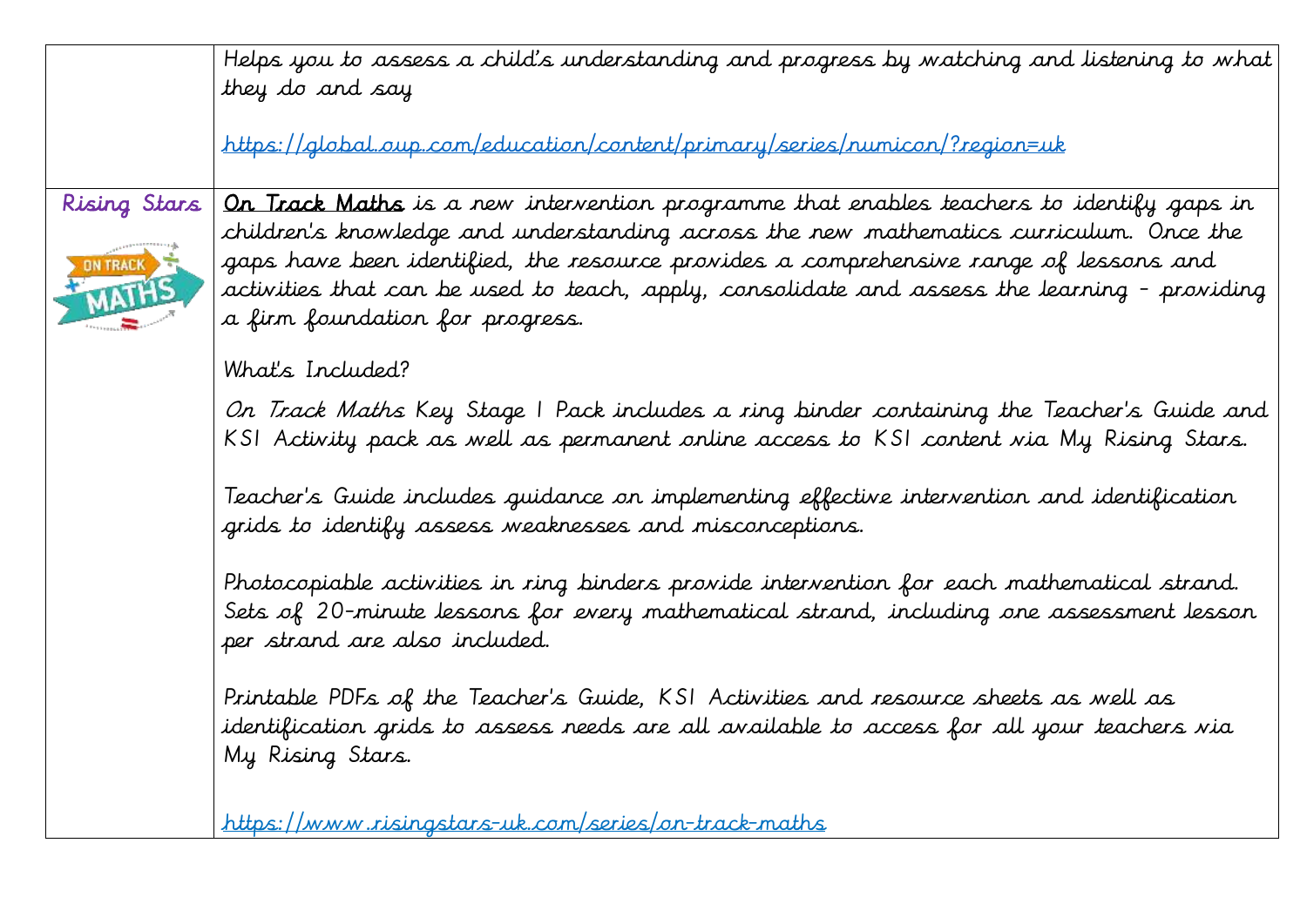## Maths or Literacy

| Precision<br>Precision teaching is an effective intervention for monitoring the progress of a child who is having<br>Teaching<br>difficulty acquiring and maintaining educational skills. It can be used in early years, primary and<br>secondary settings and can be applied to areas of the curriculum that can be broken down into<br>clear objectives, e.g.: numeracy and literacy skills.                                                                                                                                                                                                                                                                                                                                                                                                                                                                                       |  |
|--------------------------------------------------------------------------------------------------------------------------------------------------------------------------------------------------------------------------------------------------------------------------------------------------------------------------------------------------------------------------------------------------------------------------------------------------------------------------------------------------------------------------------------------------------------------------------------------------------------------------------------------------------------------------------------------------------------------------------------------------------------------------------------------------------------------------------------------------------------------------------------|--|
|                                                                                                                                                                                                                                                                                                                                                                                                                                                                                                                                                                                                                                                                                                                                                                                                                                                                                      |  |
| THE LEARNING HIERARCHY<br>• STAGE 1: ACQUISITION The child learns a skill to accuracy. The best teaching methods for<br>accuracy building are: modelling, imitation, cueing, visual prompting and drills.<br>• STAGE 2: FLUENCY (PROFICIENCY) In this process, the child reaches accuracy with the skill to<br>the level where they are unlikely to forget it. This is in effect 'over learning' the important thing<br>about this stage is speed and automaticity. The best teaching methods are: drills, repetition and<br>timed tasks.<br>• STAGE 3: MAINTENANCE By the end of this stage a level of proficiency is reached in terms<br>of accuracy and fluency. The skill is retained and available for the child to use when needed<br>and over time. The best teaching method is providing opportunity to use the skill over and<br>over of intermittent testing of the skill. |  |